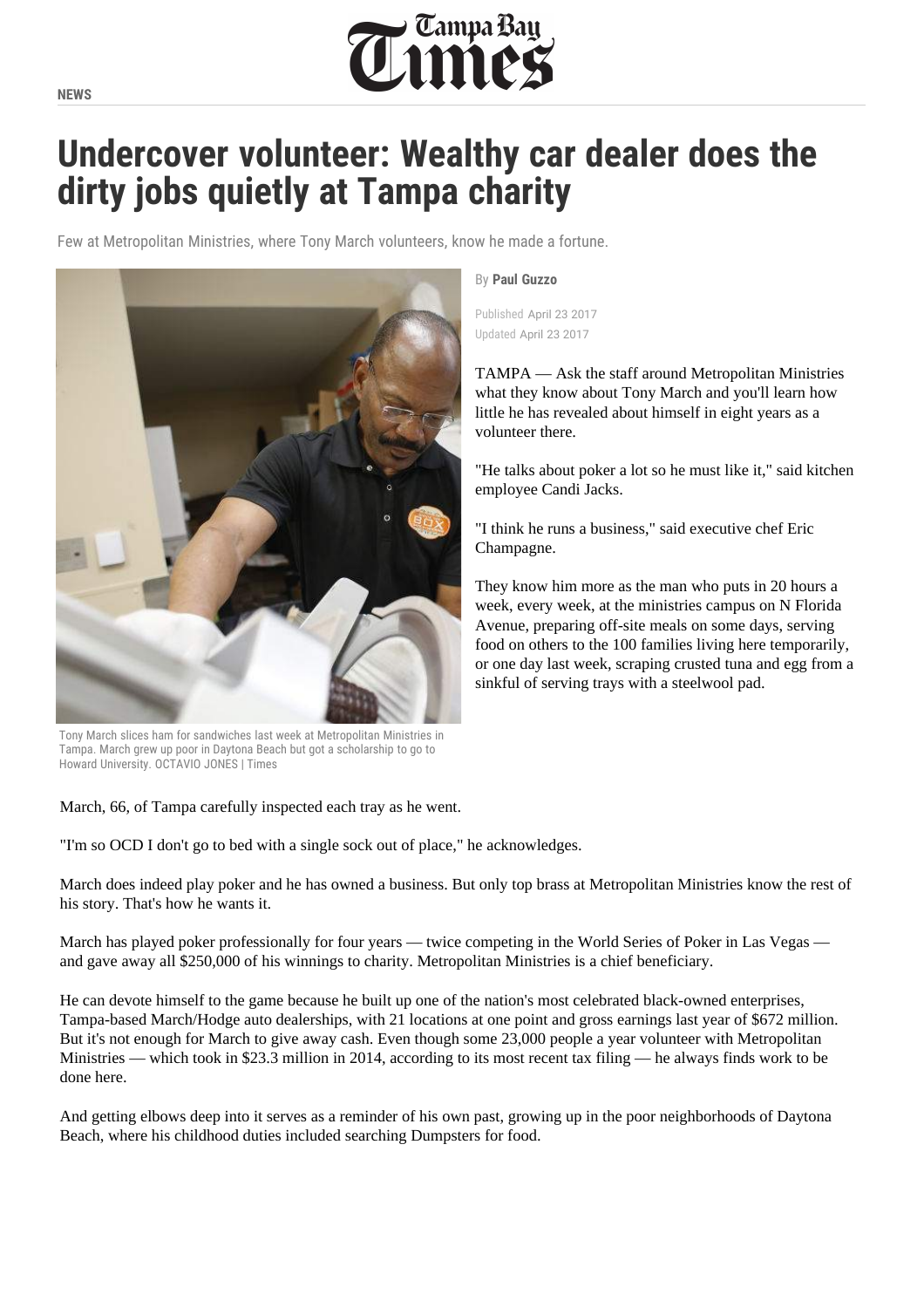Toward the end of his six hours on dish-washing duty Tuesday, March lamented the back pain that required him to undergo surgery in 2003. The Tampa kitchen prepares 2,500 meals a day for 28 meal sites, and every time he finished washing one tall cart of trays, another was wheeled in.

"It's going to be a four-Advil night."

March has begun to share bits of his story, in part so he might inspire others to give.

On Twitter, he mentions his company's worth in his profile and posts photos of himself volunteering.



He's also writing an autobiography. Getting him to open up has been a chore for Marvin Karlins, the local author helping with the project.

"He doesn't want attention," Karlins said. "He just wants to help people.''

Karlins estimates that March has competed against 10,000 poker players but has only shared his story with a few.

"It's like Undercover Boss," said Tim Marks, chief operating officer of Metropolitan Ministries. "He could have his name on a building. Instead, he anonymously washes dishes."

March, who is divorced with one grown daughter, lives well but not as well as he could.

"I can't even remember the last time I went on a real vacation," he said.

He has one house, in the wealthy Lutz enclave of Avila, and owns two luxury cars: a Lexus LS and a Cadillac XLR convertible.

March and co-owner Earl Hodge founded their company in 1998 and grew it into one of the largest minority-owned dealership groups in the nation, with 13 locations in Connecticut, Florida, Georgia, Maryland, Massachusetts, Ohio and New York. The group offers a staggering number of brands, according to Hoover's Inc. business research, and has been recognized nationally as tops in customer satisfaction and for turning its local partners into co-owners.

None of the dealerships meant more to March personally than one he bought in Daytona in 1998, and not just because he bought it for \$750,000 and sold it eight years later for \$25 million.

As a teenager, he spent Saturdays selling newspapers on the streets of Daytona Beach, earning a nickel each.

Lloyd Cadillac/Buick, a few miles from his home, was along his route.

The dealership had a water fountain that only white children could use. Because he was black, March had to sip water from a hose offered by a black car washer named Willie who lived in March's neighborhood.

In August 1998, business partner Ernest Hodge asked March whether he would be interested in buying a dealership in Daytona — Lloyd Cadillac/Buick.

"Conquering that memory 100 percent had to do with that," he said.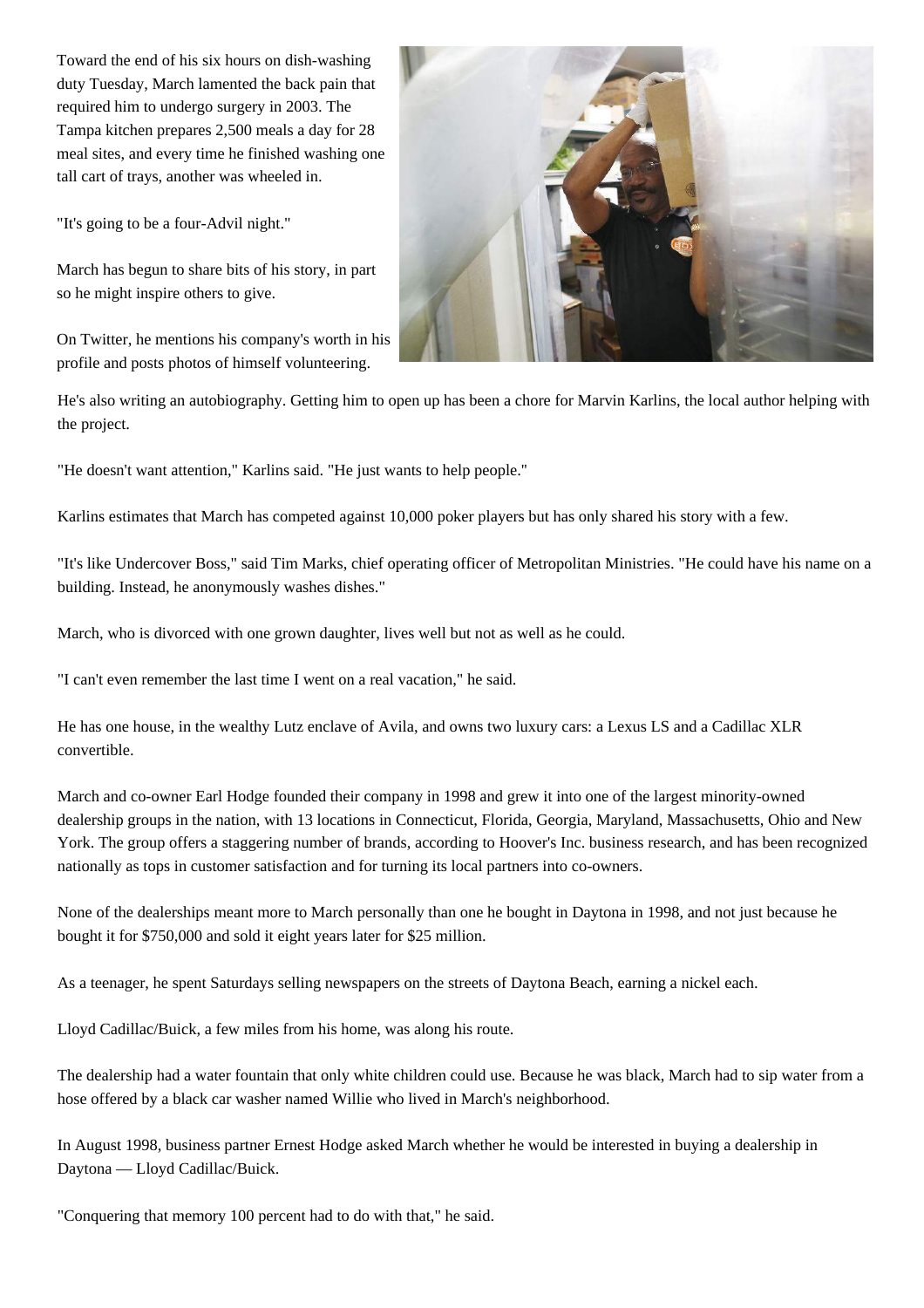

Willie was still working there and recognized March.

"He told me how proud he was of my accomplishment. That compliment was maybe the most satisfying recognition I ever received."

March was married to Gail March 33 years before they divorced.

Now living in Austin, Texas, she said she is puzzled at the suggestion there's anything unusual about the way her exhusband has shunned the limelight.

"That's not the type of people we are," she said.

They lived more than two decades in Hartford, Conn., when the dealership group was based there, and March followed the same routine — contributing readily to charity, spending hours every week getting his hands dirty for a good cause and staying quiet about it.

"That's appropriate," said Gail March, who volunteered alongside her husband.

She welcomes the idea of a memoir, though.

"I think there comes to a point in your life where you need to leave a legacy," she said, "and he is choosing to do so in print." Still, it hasn't gotten any easier for March to talk about himself.

"Look, I think they're listening," he said to chuckles from the kitchen staff as he sliced deli meat during a volunteer shift Monday at Metropolitan Ministries.

He even turned to author Karlins to help share his stories with a visitor. One of them illustrates how far the businessman has come in life.

A young March, Karlins said, was walking to school one day in Daytona Beach when he encountered the aroma of Krispy Kreme doughnuts, felt pangs of hunger — then pulled out and ate his lunch of sandwich bread spread with just enough jelly to color it.

Once finished, the boy wept.

"He realized it was all he had to eat that day, and it was gone," Karlins said.

With five children, his single mother had March scour nearby trash bins to help feed them. An alcoholic, she had them wash down his harvest with beer, he said — to kill the tapeworm.

The federal surplus food program provided basics like powdered milk and eggs, but if there were a soup kitchen nearby March never saw it.

That's why he volunteers at one now.

March lived in 17 homes before graduating from high school, one of them an orphanage where his mother placed him one summer between sixth and seventh grade.